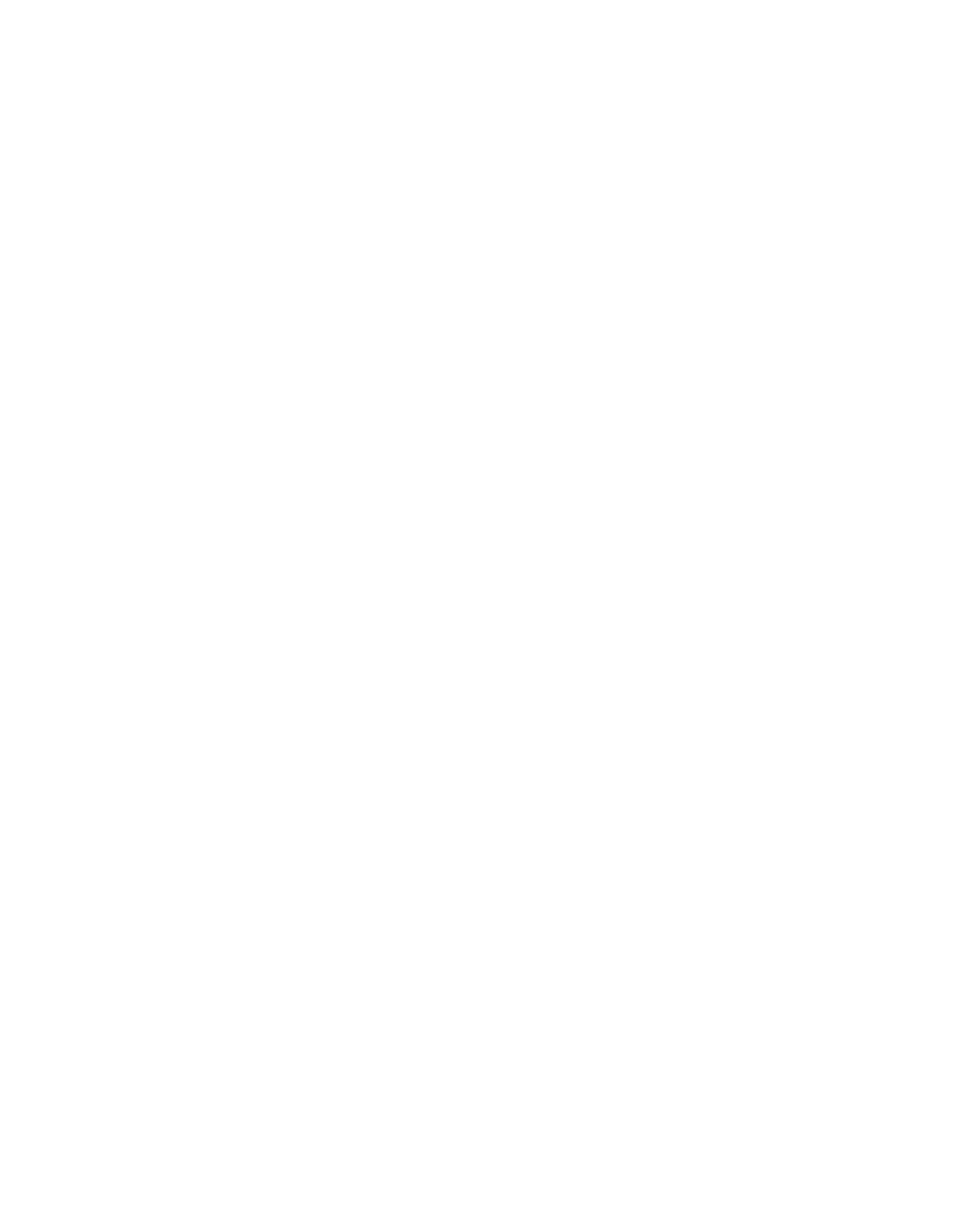*4. Is the Minister's direction made on 29 July 2013 under s 198AD(5) of the* Migration Act *1958 (Cth) invalid?* 

 *Answer: No.* 

- *5. Are these proceedings otherwise able to be remitted for determination in the Federal Court of Australia or the Federal Circuit Court of Australia?* 
	- *Answer: The proceedings are otherwise able to be remitted for determination in the Federal Circuit Court of Australia.*
- *6. Who should pay the costs of and incidental to this Stated Case?*

 *Answer: The plaintiff.* 

#### **Representation**

M A Robinson SC with G J Williams and J Williams for the plaintiff (instructed by Adrian Joel & Co Solicitors)

J T Gleeson SC, Solicitor-General of the Commonwealth and S P Donaghue QC with N M Wood for the defendants (instructed by Australian Government Solicitor)

> Notice: This copy of the Court's Reasons for Judgment is subject to formal revision prior to publication in the Commonwealth Law Reports.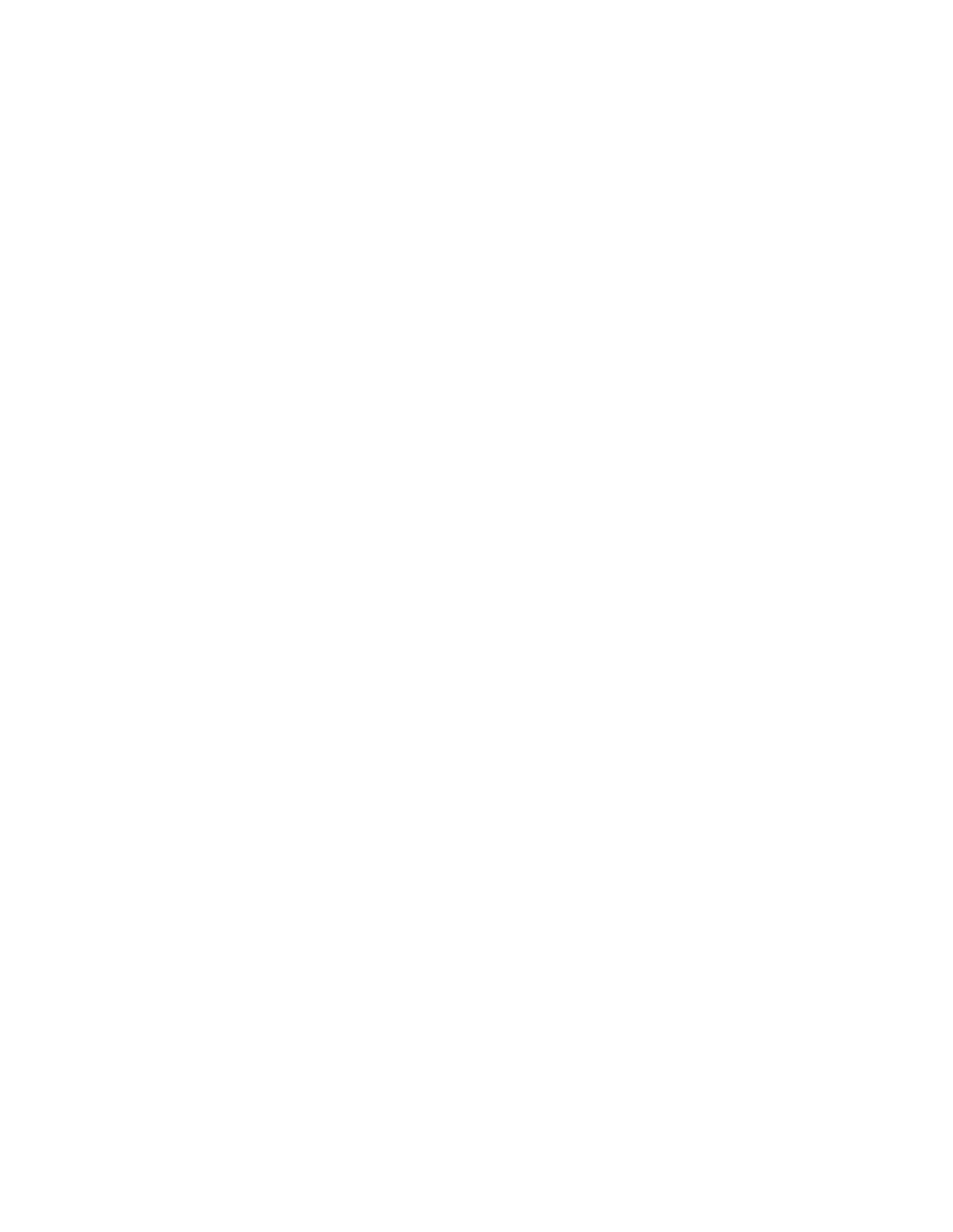# **CATCHWORDS**

#### **Plaintiff S156/2013 v Minister for Immigration and Border Protection**

Constitutional law (Cth) – Legislative power of Commonwealth – Constitution, s 51(xix) – Aliens power – Section 198AB of *Migration Act* 1958 (Cth) provides that Minister may designate country as regional processing country – Section 198AD(2) provides that unauthorised maritime arrival ("UMA") must, as soon as reasonably practicable, be taken from Australia to regional processing country – Section 198AD(5) provides that, if there are two or more regional processing countries, Minister must, in writing, direct an officer to take UMA, or class of UMAs, to regional processing country specified in direction – Whether ss 198AB and 198AD laws with respect to aliens – Whether ss 198AB and 198AD valid.

Administrative law – Judicial review of administrative decisions – Where Minister designated country as regional processing country under power conferred by s 198AB of *Migration Act* 1958 (Cth) – Where only condition for exercise of power is that Minister thinks it is in national interest to do so – Whether Minister was obliged to, but did not, take into account other relevant considerations – Whether designation valid.

Administrative law – Judicial review of administrative decisions – Where Minister made direction under s 198AD(5) of *Migration Act* 1958 (Cth) – Whether direction uncertain or vague – Whether direction valid.

Words and phrases – "aliens power", "national interest", "proportionality", "reasonably appropriate and adapted", "relevant considerations", "with respect to".

Constitution,  $s \frac{51}{x}$ . *Migration Act* 1958 (Cth), Pt 2, Div 8, subdiv B, ss 5(1), 5AA, 5E, 14, 36, 46A, 189, 198, 198AA, 198AB, 198AD, 198B, 474, 476, 476A, 476B, 494AA. *Judiciary Act* 1903 (Cth), s 44(1).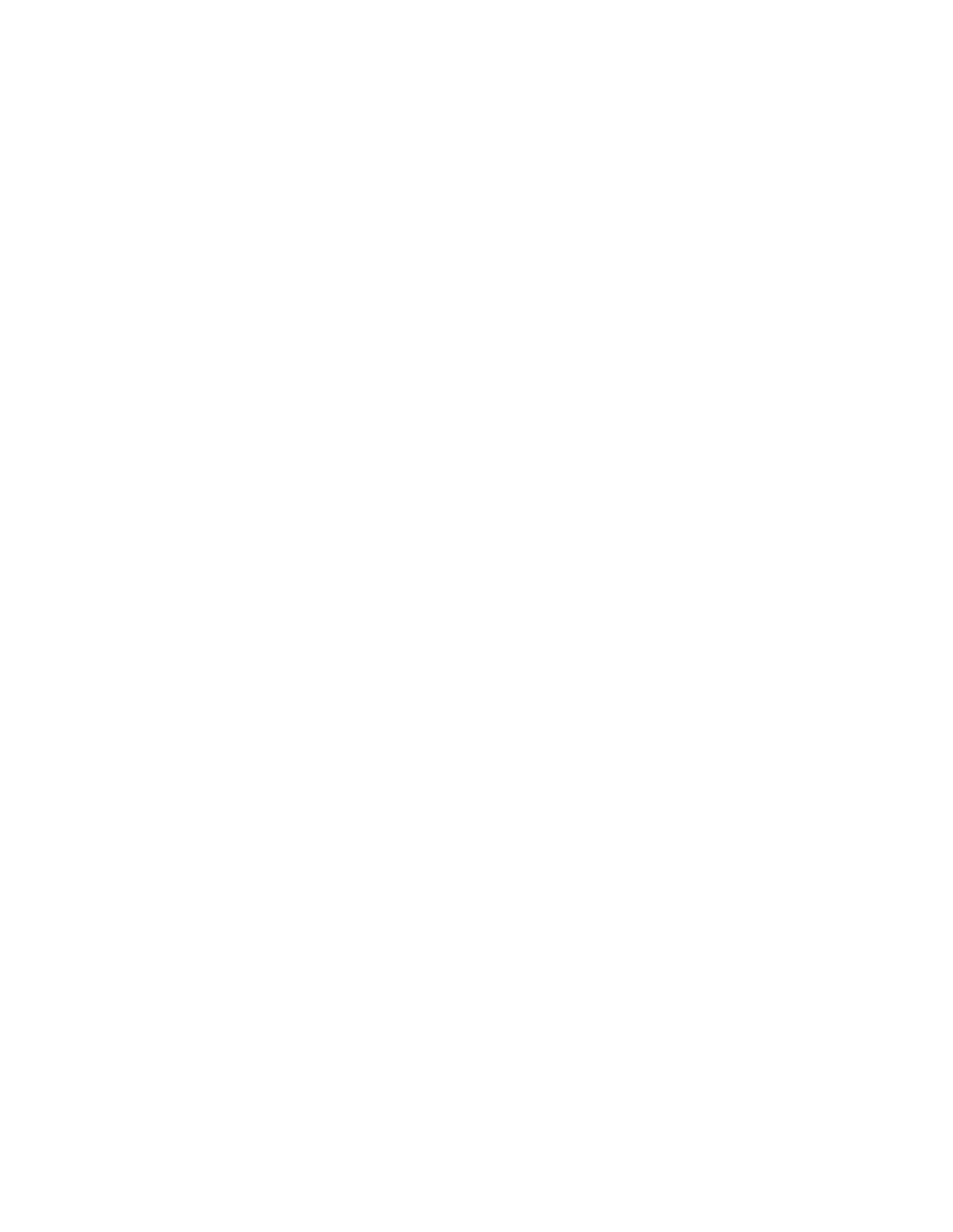- 1 FRENCH CJ, HAYNE, CRENNAN, KIEFEL, BELL AND KEANE JJ. The plaintiff is a citizen of the Islamic Republic of Iran and entered Australia's migration zone by sea at Christmas Island on 23 July 2013. Christmas Island is an "excised offshore place" within the meaning of s 5(1) of the *Migration Act* 1958 (Cth). An officer of what is now the Department of Immigration and Border Protection<sup>1</sup> ("the Department") detained the plaintiff, pursuant to the power given by s 189(3) of the *Migration Act* with respect to unlawful noncitizens**<sup>2</sup>** . The plaintiff's method of entry into Australia also qualified him as an "unauthorised maritime arrival" ("a UMA")**<sup>3</sup>** for the purposes of the *Migration Act*.
- 2 The plaintiff claims that he is a member of a minority religious group and that he fears persecution in Iran. He claims to be a refugee within the meaning of the international convention relating to refugees ("the Refugees Convention") $^4$ , to which Australia is a party.
- 3 The plaintiff did not make an application for a protection visa**<sup>5</sup>** . As a UMA who is an unlawful non-citizen, he could not make a valid application for a visa**<sup>6</sup>** unless the first defendant, the Minister for Immigration and Border Protection ("the Minister"), exercised his discretion under s 46A(2) of the *Migration Act*. The Minister did not consider lifting the bar created by s 46A(1) and no steps were taken to enable him to do so. The plaintiff made no request for such consideration.
- 4 Whilst on Christmas Island, the plaintiff was advised by an officer of the Department that he would be sent to Manus Island in the Independent State of Papua New Guinea ("PNG"); that it would take a long time for any refugee claim

- **2** *Migration Act* 1958 (Cth), ss 5(1) and 14.
- **3** *Migration Act* 1958, s 5AA.

- **4** Convention relating to the Status of Refugees (1951) as amended by the Protocol relating to the Status of Refugees (1967).
- **5** *Migration Act* 1958, s 36.
- **6** *Migration Act* 1958, s 46A(1).

**<sup>1</sup>** Previously the Department of Immigration and Citizenship.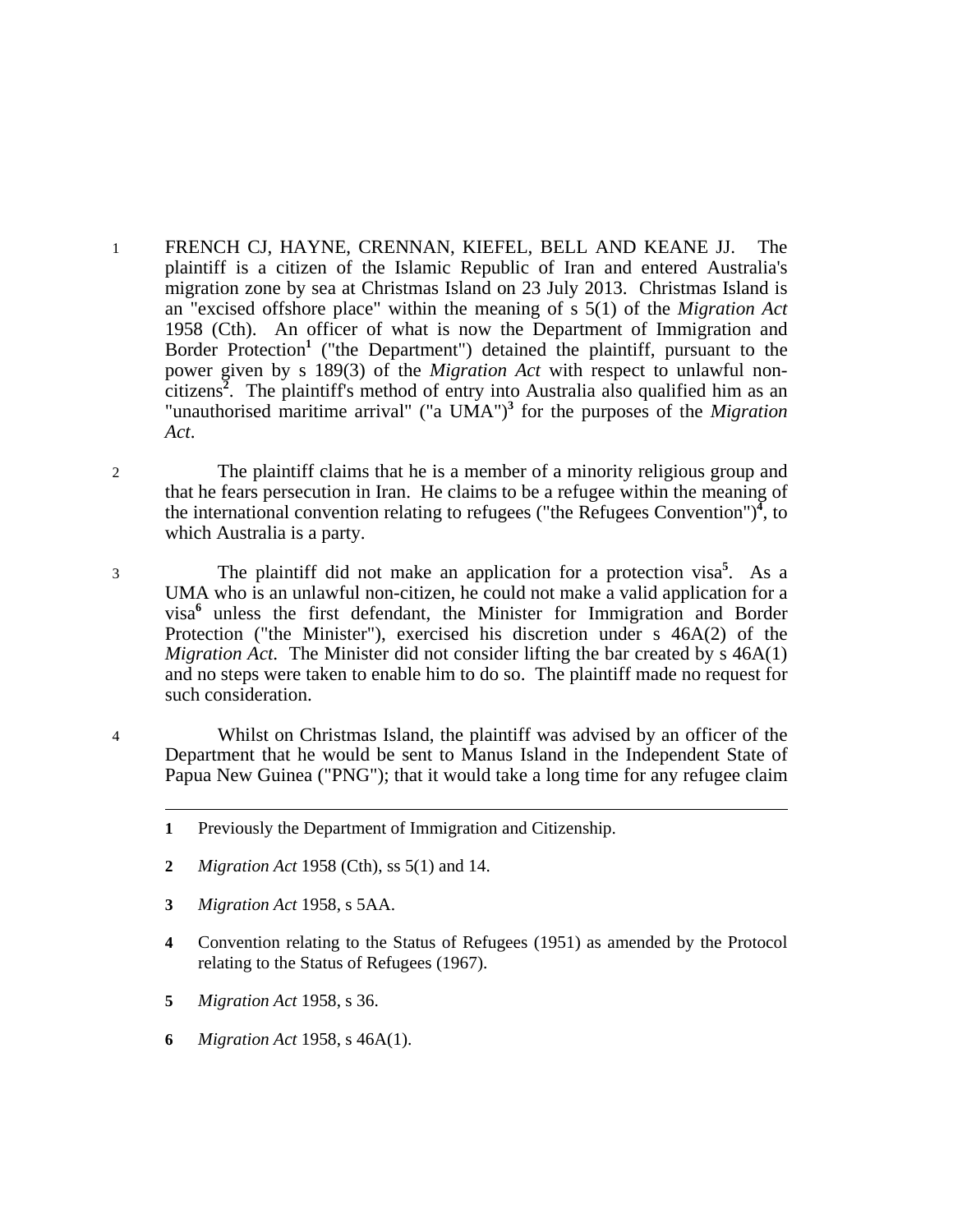2.

he might make to be processed; and that, even if he was found to be a refugee, he would never be resettled in Australia. The assessment of the plaintiff's claim to be a refugee was not undertaken while the plaintiff was in Australia and would not appear to have been undertaken by Australia subsequent to his removal. The Minister had designated PNG to be a "regional processing country" before the plaintiff's arrival at Christmas Island. In consequence of that designation and a direction given by the Minister, both of which are provided for in subdiv B of Div 8 of Pt 2 of the *Migration Act*, the plaintiff was removed to an assessment centre at the PNG Naval Base on Manus Island ("the Centre").

5 Since his arrival on Manus Island, the plaintiff has resided at the Centre, where he is effectively detained. In the Stated Case for this Court, it is said that an officer of the PNG Immigration Department has the day-to-day management and control of the Centre and that Australia has appointed a co-ordinator to assist that officer, including by managing all Australian officials and service providers at the Centre.

6 The extent to which Australia participates in the continued detention of the plaintiff is not evident from these facts or the Administrative Arrangements between PNG and Australia to which they relate**<sup>7</sup>** . In any event, the Stated Case does not raise questions as to who detains the plaintiff or the authority under which he is detained.

7 The questions which are reserved for the determination of this Court concern the constitutional validity of provisions of subdiv B of Div 8 of Pt 2 of the *Migration Act* for the designation by the Minister of a country as a regional processing country and for the Minister's direction as to the regional processing country to which persons such as the plaintiff are to be taken; and the validity of the decisions made by the Minister to designate PNG as a regional processing country and to direct the removal of classes of UMAs, to one of which the plaintiff belongs.

**<sup>7</sup>** It may be noted that s 198B provides that an officer may, for a temporary purpose, bring a transitory person to Australia from a country or place outside Australia. Under s 5(1), "transitory person" includes a person who was taken to a regional processing country.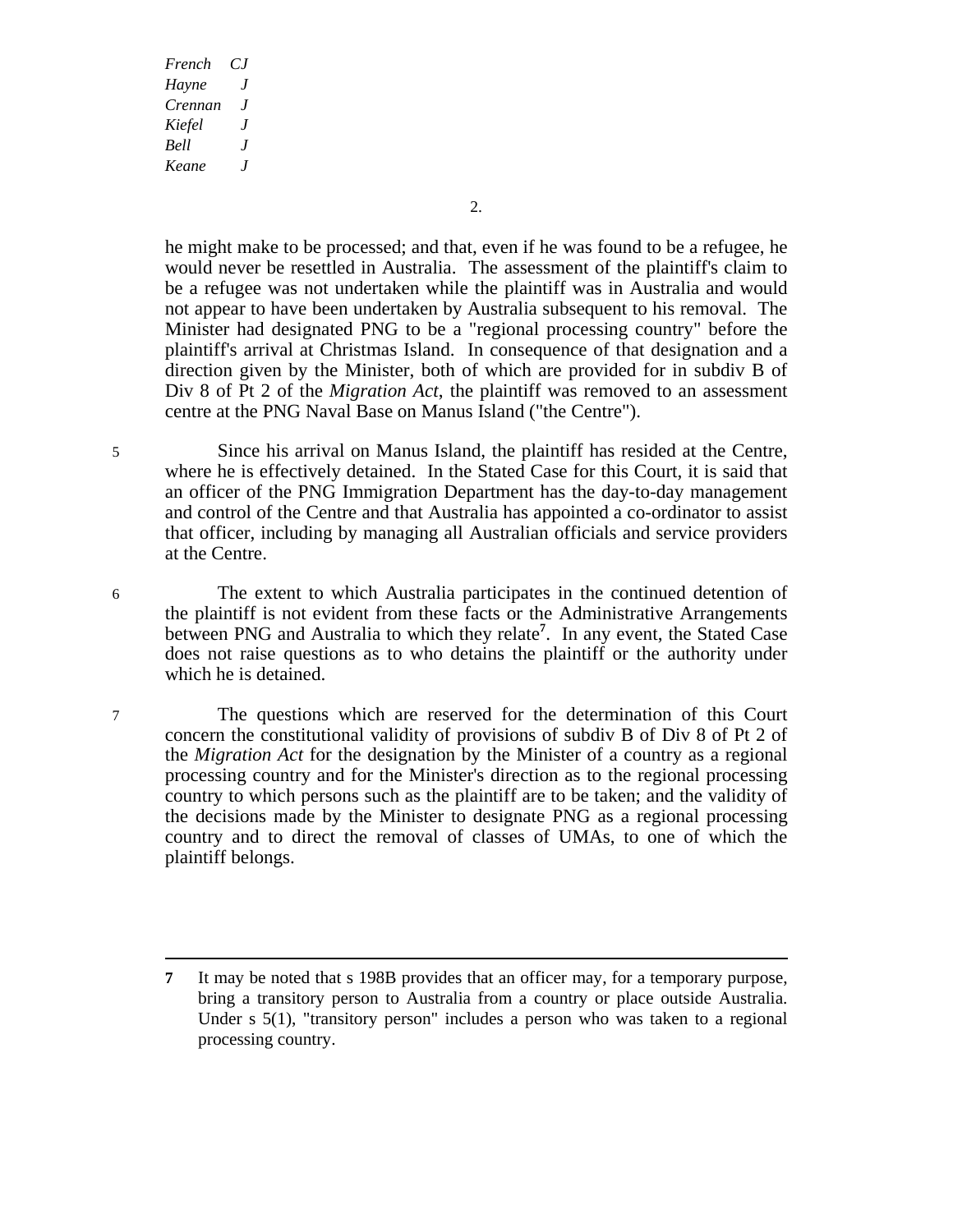3.

## *Migration Act* provisions

8 Part 2 of the *Migration Act* is entitled "Control of arrival and presence of non-citizens" and Div 8 of that Part "Removal of unlawful non-citizens etc". Subdivision A of Div 8 is headed "Removal" and subdiv B "Regional processing".

- 9 Section 198(2) in subdiv A provides that an officer**<sup>8</sup>** must remove from Australia, as soon as reasonably practicable, an unlawful non-citizen who, inter alia, has not made a valid application for a visa (sub-s  $(2)(c)(i)$ ). As has been mentioned, the plaintiff was unable to make such an application. Section 198AD in subdiv B applies to a UMA who is detained under s 189, as the plaintiff was. Section 198AD(2) provides that an officer must, as soon as reasonably practicable, take a UMA from Australia to a regional processing country.
- 10 The reason for subdiv B, and its provisions relating to the removal of persons to a regional processing country designated by the Minister, is stated in s 198AA:

"This Subdivision is enacted because the Parliament considers that:

- (a) people smuggling, and its undesirable consequences including the resulting loss of life at sea, are major regional problems that need to be addressed; and
- (b) unauthorised maritime arrivals, including unauthorised maritime arrivals in respect of whom Australia has or may have protection obligations under the Refugees Convention as amended by the Refugees Protocol, should be able to be taken to any country designated to be a regional processing country; and
- (c) it is a matter for the Minister and Parliament to decide which countries should be designated as regional processing countries; and

**8** *Migration Act* 1958, s 5(1).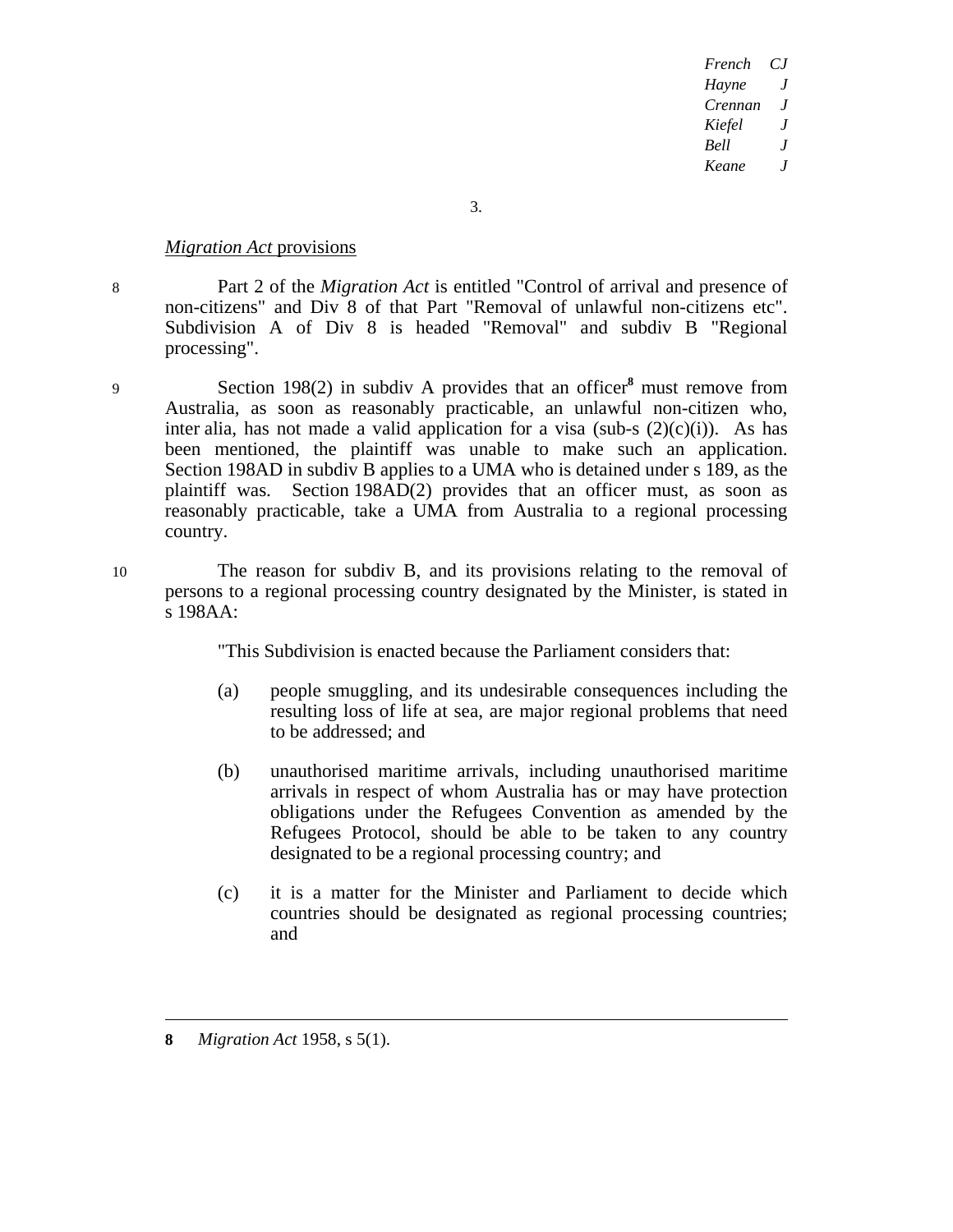4.

(d) the designation of a country to be a regional processing country need not be determined by reference to the international obligations or domestic law of that country."

Subdivision B was inserted into the *Migration Act* by the *Migration Legislation Amendment (Regional Processing and Other Measures) Act* 2012 (Cth), with effect from 18 August 2012. The Revised Explanatory Memorandum to that Act<sup>9</sup> said that it was a legislative response to the decision of this Court in the *Malaysian Declaration Case***<sup>10</sup>**, which was handed down on 31 August 2011. It was acknowledged by the defendants during the hearing of this matter that a consequence of the removal of persons to a regional processing country following upon the Minister's exercise of the power to designate that country could be that Australia does not meet its international obligations. That possibility and its consequences need not be gone into for the purposes of the Stated Case.

11 Section 198AB(1) provides that the Minister may, by legislative instrument, designate that a country is a regional processing country. The only express condition for the exercise of this power is that "the Minister thinks that it is in the national interest to designate the country to be a regional processing country" (sub-s  $(2)$ ). Sub-section  $(3)(a)$  provides that, in considering the national interest, the Minister:

> "must have regard to whether or not the country has given Australia any assurances to the effect that:

- (i) the country will not expel or return a person taken to the country under section 198AD to another country where his or her life or freedom would be threatened on account of his or her race, religion, nationality, membership of a particular social group or political opinion; and
- (ii) the country will make an assessment, or permit an assessment to be made, of whether or not a person taken to the country under that
- **9** Australia, Senate, Migration Legislation Amendment (Regional Processing and Other Measures) Bill 2012, Revised Explanatory Memorandum at 2.
- **10** *Plaintiff M70/2011 v Minister for Immigration and Citizenship* (2011) 244 CLR 144; [2011] HCA 32.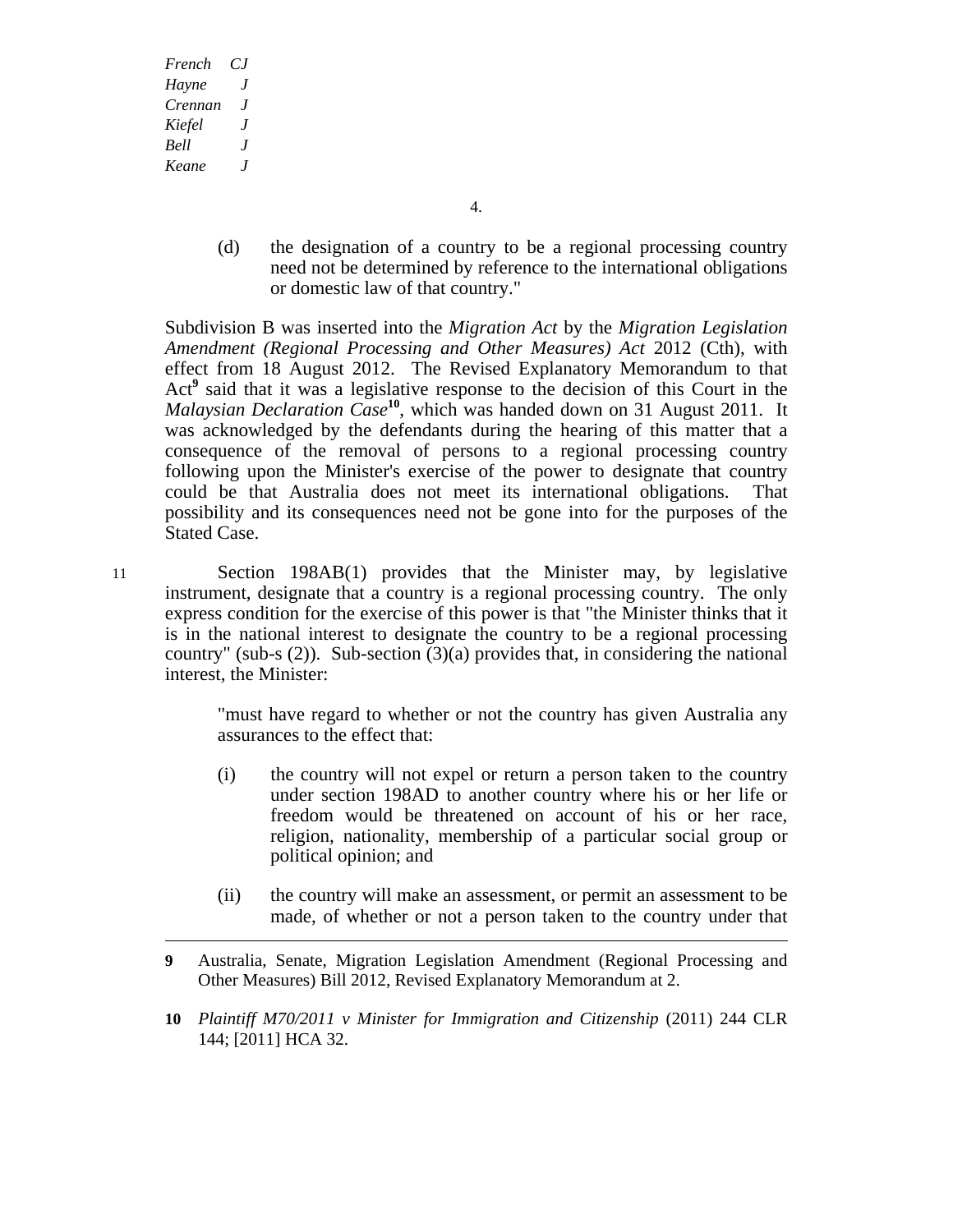5.

section is covered by the definition of *refugee* in Article 1A of the Refugees Convention as amended by the Refugees Protocol".

The assurances referred to in sub-s  $(3)(a)$  are not required to be legally binding  $(sub-s (4))$ . Sub-section  $(3)(b)$  provides that, in the same process, the Minister:

"may have regard to any other matter which, in the opinion of the Minister, relates to the national interest."

- 12 Section 198AD(5) provides that, if there are two or more regional processing countries, the Minister must, in writing, direct an officer to take a UMA, or a class of UMAs, to the regional processing country specified by the Minister in the direction. If the Minister gives such a direction, the officer must comply with it (sub-s (6)).
- 13 Section 198AE(1) provides that the Minister may, in writing, determine that s 198AD does not apply to a UMA if the Minister thinks it is in the public interest to do so. However, its provisions do not assume importance in this case.
- 14 Subdivision B contains no reference to what is to happen to UMAs following their removal from Australia to a regional processing country. It contains no provisions dealing with the custody and detention of UMAs or the processing of their claims to refugee status. Certain "Administrative Arrangements" were entered into between PNG and Australia in April 2013. However, the questions reserved for the Court are not addressed to these Administrative Arrangements. They turn upon the validity of provisions of subdiv B and decisions made pursuant to them.

## The designation and the direction

- 15 On 8 September 2012, Australia and PNG entered into a "Memorandum of Understanding Relating to the Transfer to and Assessment of Persons in Papua New Guinea, and Related Issues" ("the MOU"). On 9 October 2012, the Minister designated PNG to be a regional processing country. Clause 18 of the MOU contained assurances from PNG. In his statement of reasons as to why he thought it to be in the national interest to designate PNG as a regional processing country, the Minister said that he had regard to those assurances. On 9 and 10 October 2012 respectively, the House of Representatives and the Senate resolved to approve the designation.
- 16 On 29 July 2013, the Minister gave a written direction that officers take UMAs of four classes – family groups, adult females who are not part of a family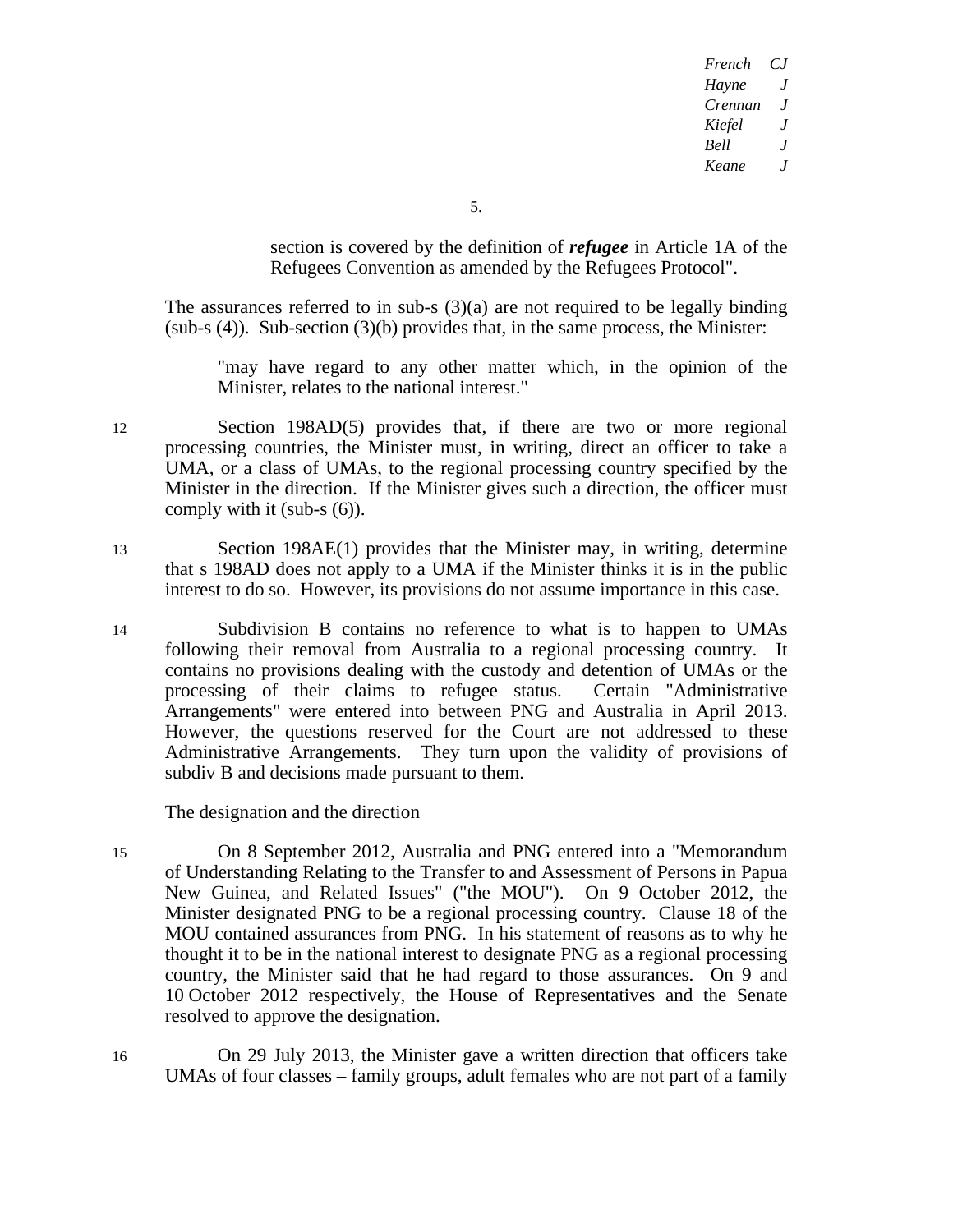6.

group, adult males who are not part of a family group and unaccompanied minors – to PNG or to the Republic of Nauru, which earlier had been designated as a regional processing country. The conditions which were to be fulfilled for removal to either country were the same, namely if:

- "a. facilities and services are available for the class of persons of which the person is a member; and
- b. there is vacant accommodation designated for the class of persons of which the person is a member and that vacant accommodation is greater than that available in [Nauru, in the case of PNG, and PNG, in the case of Nauru]; and
- c. this does not result in a family group that all arrived together on or after 19 July 2013 from [sic] being split".

The questions reserved

- 17 The first challenge made by the plaintiff is to the validity of ss 198AB and 198AD. Questions (1) and (2) ask whether each section is invalid on the ground that it is not supported by any head of power in s 51 of the Constitution. It is argued that neither the aliens power (s  $51(xix)$ ), nor the immigration (s  $51(xxvii)$ ) and external affairs ( $s \frac{51}{\{xxix\}}$ ) powers, support those sections.
- 18 Questions (3) and (4) are predicated upon ss 198AB and 198AD being valid. The questions are directed to the Minister's decisions to designate PNG as a regional processing country and to direct that UMAs of a specified class be taken to PNG. They ask whether these decisions are invalid. The plaintiff's principal argument with respect to these questions is that there were relevant considerations which the Minister was obliged to, but did not, take into account in reaching these decisions.
- 19 Question (5) asks whether the proceedings are otherwise able to be remitted for determination to the Federal Court of Australia or the Federal Circuit Court of Australia. There is no dispute between the parties that the Federal Circuit Court, but not the Federal Court, has jurisdiction with respect to any remaining grounds for judicial review of the Minister's decision or the action of the officer in taking the plaintiff to PNG.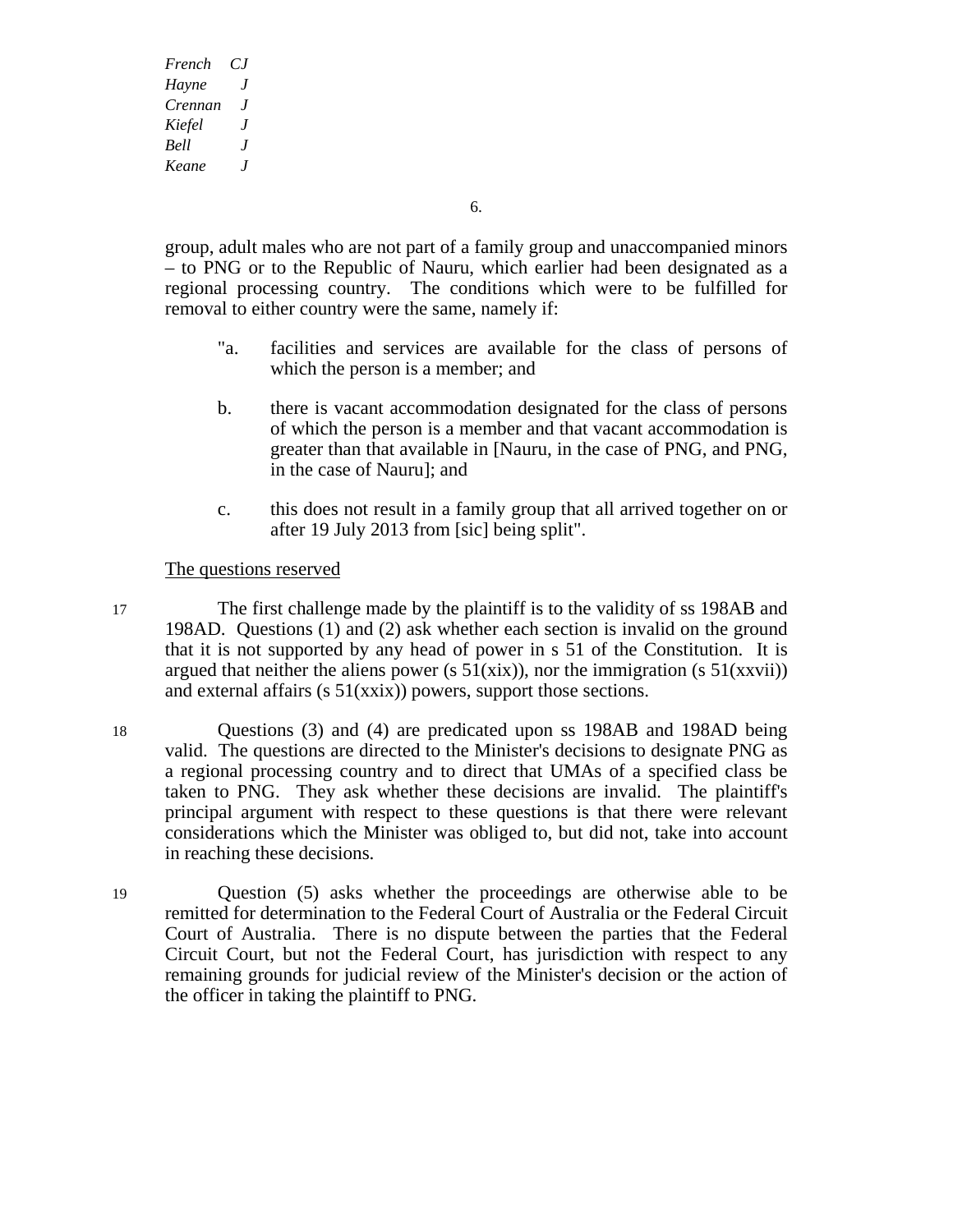20 This Court may remit any part of a matter that is pending in the Court to any federal court that has jurisdiction with respect to the matter<sup> $I_1$ </sup>. The effect of s 476B of the *Migration Act* is that this Court may not remit a matter that relates to a "migration decision" to the Federal Court unless the Federal Court has jurisdiction under s  $476A(1)(b)$  or (c); this Court may only remit such a matter to the Federal Circuit Court (and it may only do so if that Court has jurisdiction under s 476). The decision to take the plaintiff to PNG is a migration decision<sup>12</sup>. It is not a decision in respect of which the Federal Court has jurisdiction under s 476A(1)(b) or (c); but the Federal Circuit Court has jurisdiction under s 476(1). This is so notwithstanding the terms of s  $494AA(1)(e)$ , which provides that certain proceedings relating to UMAs may not be "instituted or continued" in any court. Section 494AA(3) makes plain that that provision does not affect the jurisdiction of the High Court under s 75 of the Constitution. Section 494AA(1)(e) should not therefore be construed as limiting this Court's ability to remit matters to the Federal Circuit Court.

21 The question as to the jurisdiction of the Federal Circuit Court may be answered in the affirmative. Whether an order for remittal should be made is a matter for a single Justice.

#### Sections 198AB and 198AD and the aliens power

- 22 The first enquiry is whether the provisions of subdiv B in question are laws "with respect to" the head of power concerning aliens, which is conferred by s 51(xix). The words "with respect to" require a relevance to or connection with the subject assigned by the Constitution to the Commonwealth Parliament**<sup>13</sup>**.
- 23 Before the question of connection is considered, it may be necessary to characterise the law, by construing it and determining its legal operation and

**11** *Judiciary Act* 1903 (Cth), s 44(1).

 $\overline{a}$ 

- **12** See *Migration Act* 1958, ss 5(1), 5E and 474 definitions.
- **13** *Grannall v Marrickville Margarine Pty Ltd* (1955) 93 CLR 55 at 77; [1955] HCA 6.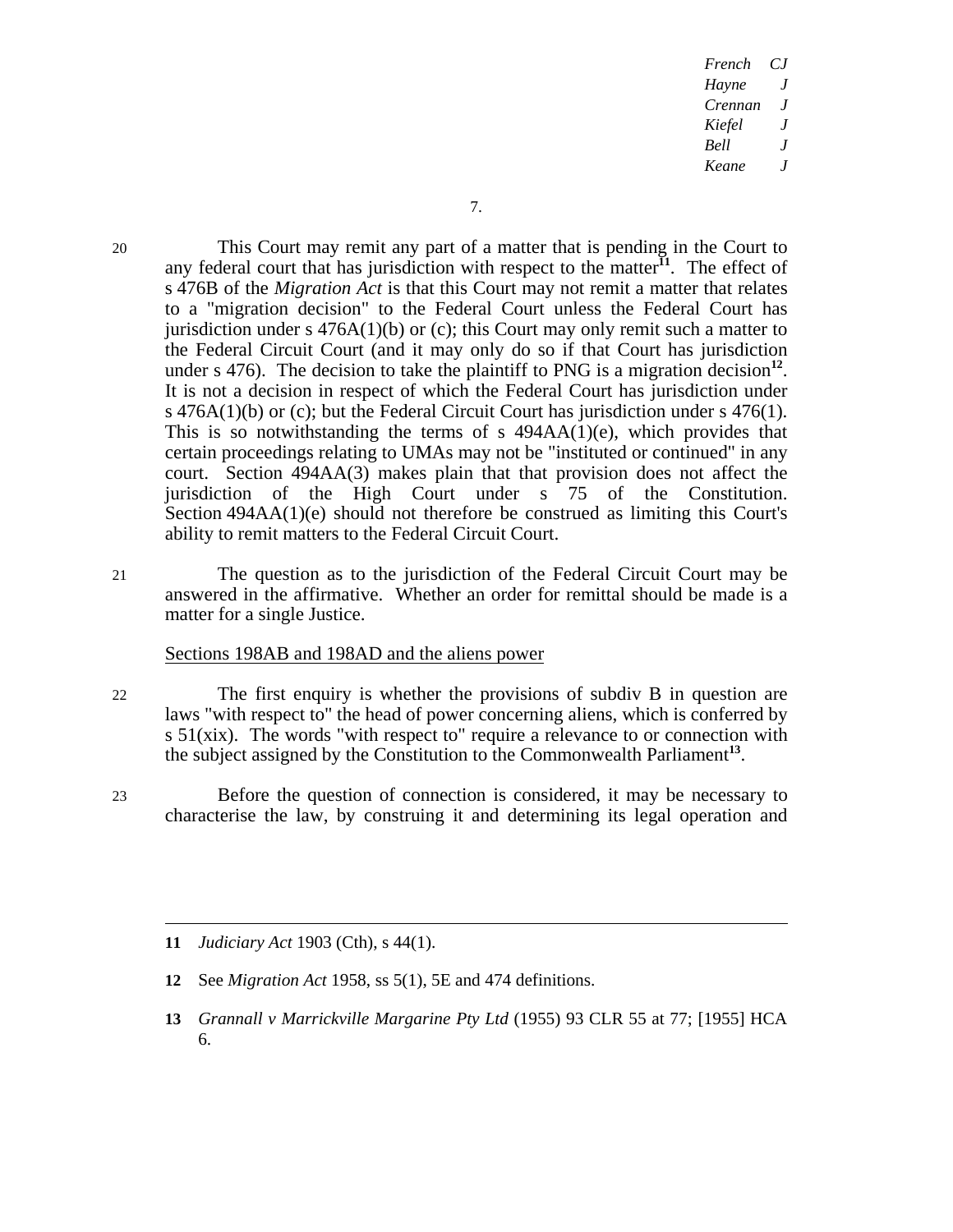effect**<sup>14</sup>**. In *Chu Kheng Lim v Minister for Immigration***<sup>15</sup>**, Brennan, Deane and Dawson JJ (Mason CJ agreeing<sup>16</sup>) said that, as a matter of characterisation, laws which provide for the expulsion or deportation of non-citizens who are present in Australia without a visa are laws respecting that class of aliens and fall within the scope of the legislative power given by  $s \frac{51}{x^2}$ .

24 If a law operates directly upon a matter forming part of a subject enumerated among the federal legislative powers, its validity could hardly be denied on the ground of irrelevance or lack of connection to the head of power**<sup>17</sup>**. In *Al-Kateb v Godwin***<sup>18</sup>**, McHugh J observed that a law authorising the detention of aliens deals with the very subject matter of  $s \sim 51(xix)$  and is not incidental to the aliens power. The same may be said of laws requiring their removal. In *Lim*, Gaudron J observed the direct connection between a law providing for the departure of aliens and the status of aliens**<sup>19</sup>**.

25 Sections 198AB and 198AD operate to effect the removal of aliens from Australia. As Dixon J observed in *Melbourne Corporation v The Commonwealth***<sup>20</sup>**, generally speaking, once a federal law has an immediate operation within a field assigned to the Commonwealth as a subject of legislative

- **14** *Bank of NSW v The Commonwealth* ("the *Bank Nationalisation Case*") (1948) 76 CLR 1 at 186-187; [1948] HCA 7; *The Commonwealth v Tasmania*  (*The Tasmanian Dam Case*) (1983) 158 CLR 1 at 152; [1983] HCA 21; *Re Dingjan; Ex parte Wagner* (1995) 183 CLR 323 at 368-369; [1995] HCA 16.
- **15** (1992) 176 CLR 1 at 25-26; [1992] HCA 64.
- **16** *Chu Kheng Lim v Minister for Immigration* (1992) 176 CLR 1 at 10.
- **17** *Melbourne Corporation v The Commonwealth* (1947) 74 CLR 31 at 79; [1947] HCA 26.
- **18** (2004) 219 CLR 562 at 582-583 [39]; [2004] HCA 37.
- **19** *Chu Kheng Lim v Minister for Immigration* (1992) 176 CLR 1 at 57; see also *Plaintiff M76/2013 v Minister for Immigration and Multicultural Affairs and Citizenship* (2013) 88 ALJR 324 at 358 [206]; 304 ALR 135 at 178; [2013] HCA 53.
- **20** (1947) 74 CLR 31 at 79.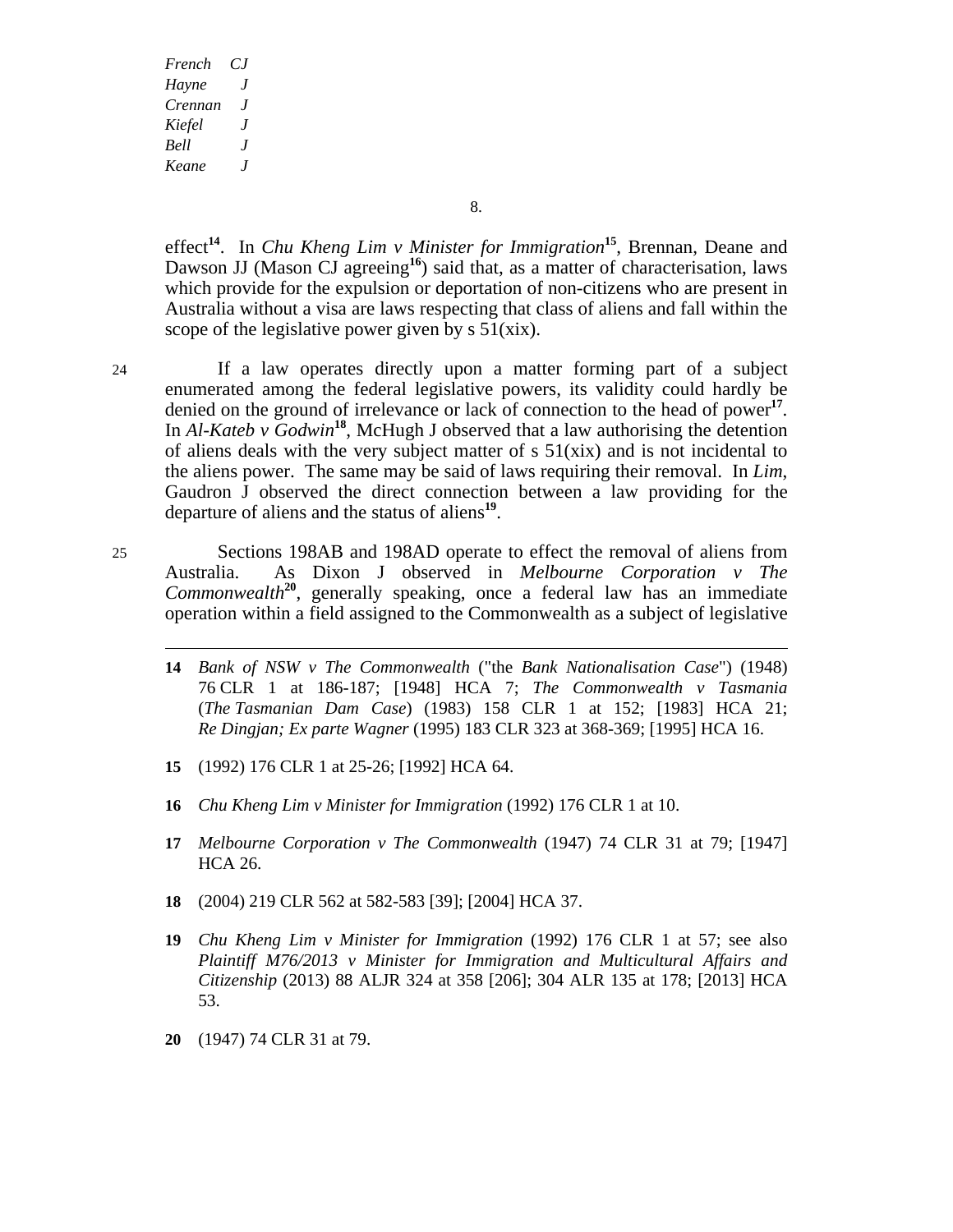power, that is enough. On this approach, ss 198AB and 198AD are laws with respect to aliens. No further enquiry is necessary.

- 26 The plaintiff argues for a different approach. He acknowledges that UMAs qualify as aliens and that the power conferred by  $s \frac{51}{x^2}$  extends to legislation to exclude or deport aliens. The plaintiff does not deny that the relevant test for whether a law is with respect to a head of power is whether there is a sufficient connection between the law and the power. However, the plaintiff contends that for a law to be supported by  $s$  51(xix), it is necessary for it to satisfy another test – one of proportionality – and that these provisions cannot do so.
- 27 Sections 198AB and 198AD are laws which facilitate the removal of aliens from Australia by identifying a place to which they must be removed. The relevance of proportionality to characterisation of laws of this kind or to the question of whether there is a sufficient connection to the power to make laws respecting aliens is not immediately apparent. The relevance of proportionality might depend upon what is said to be the proportionality test to be employed and also upon views about the purpose of such tests.
- 28 The plaintiff does not contend for a test of proportionality in addition to that of connection. Rather, he says that the former inheres in the latter. It is his contention that "proportionality may inform the question of whether a sufficient connection with a head of power exists in the first place."
- 29 It is first necessary to understand what the plaintiff means by "a proportionality test". He uses the words "proportionality" and "reasonably appropriate and adapted" interchangeably. By themselves, these words do not convey a process of reasoning. They may mean different things about the effect of a law. Without further explication, they are little more than statements of conclusion and as such they may mask more than reveal what is being said and whether a test has been applied.
- 30 The plaintiff does not explain the meaning of those words or identify a test of proportionality which he says must be applied. It is necessary to refer to his argument to glean what is spoken of and how it is said to operate on the provisions in question.
- 31 The plaintiff submits that "the scheme" established by ss 198AB and 198AD goes significantly further than merely regulating the entry of aliens to, or providing for their removal from, Australia. His argument may be summarised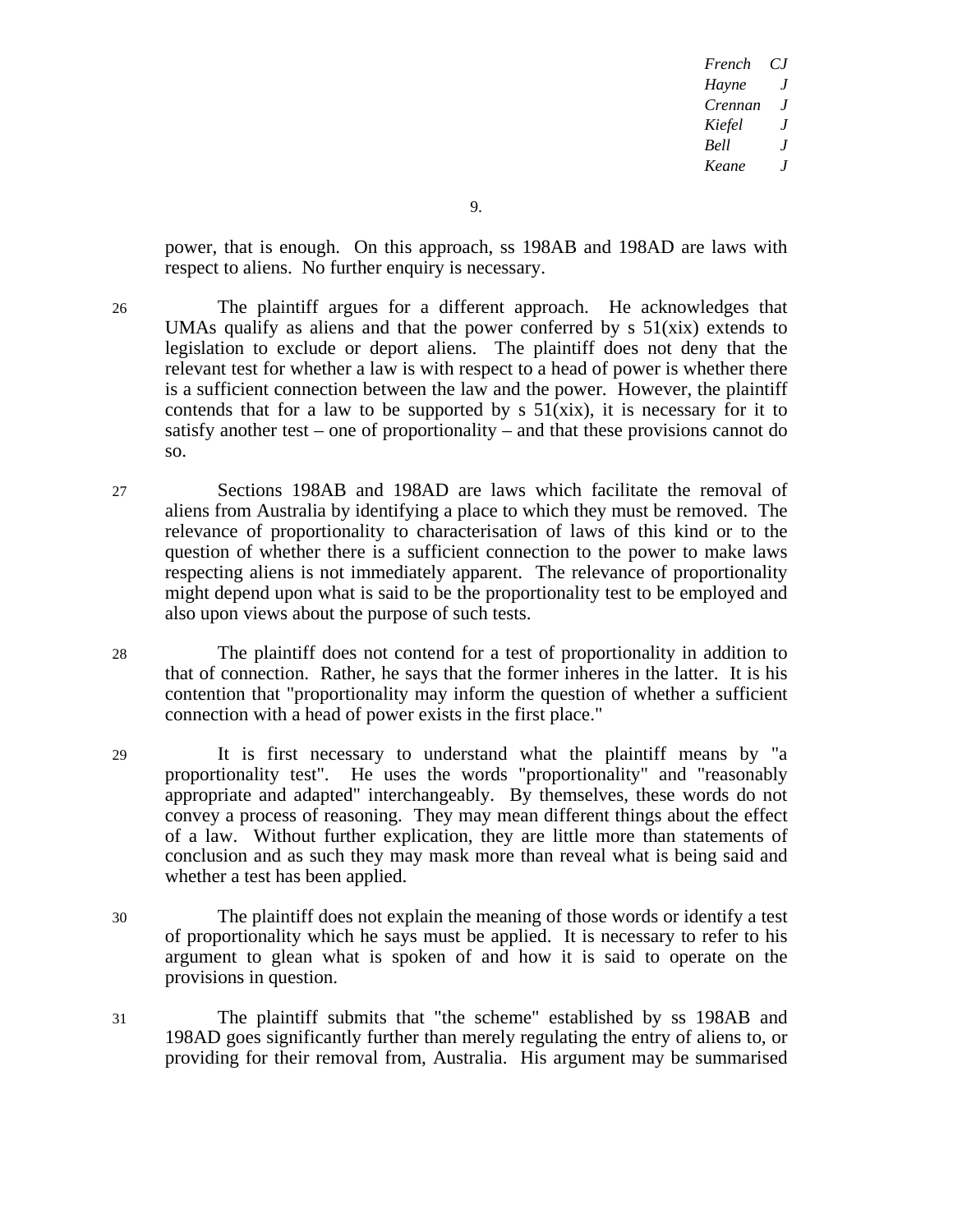10.

as follows: the scheme imposes a requirement of deportation to, and subsequent control at, a regional processing country for a purpose unconnected with the determination of status or entry rights under Australian law; this goes so far beyond what is necessary to control the entry to Australia of persons subjected to the scheme that it cannot be said to be directed to that purpose; ss 198AB and 198AD cannot be justified by the purpose of deterrence because the scheme established by them is so extreme in its operation that they are not reasonably appropriate and adapted to that end either; and the control that the scheme imposes upon persons *after* their removal from Australia cannot be said to be appropriate and adapted to that end.

32 The "scheme" to which the plaintiff refers is the detention of UMAs in PNG, where their status as refugees may or may not be determined and where, it is contended, they may be subject to refoulement. The essential difficulty with this aspect of the plaintiff's argument is that neither ss 198AB and 198AD, nor subdiv B as a whole, makes any provision for these matters. At most, the references to the removal of UMAs to a regional processing country may imply that their refugee status is to be determined in that country and s  $198B<sup>21</sup>$  may imply some ability to bring a UMA to Australia temporarily. The subdivision says nothing else about what is to happen to such persons in regional processing countries, such as PNG.

33 The plaintiff seeks to supplement his submissions regarding the statutory provisions in question by reference to facts relating to the Administrative Arrangements between Australia and PNG. Whatever relevance those facts may have to the decisions sought to be reviewed, they can have none to the questions relating to the constitutional validity of ss 198AB and 198AD. The character of those provisions and their connection to a head of power are determined by reference to their terms, operation and effect. It is the operation and effect of the provisions themselves which fall for consideration, not Administrative Arrangements which are made independently of them. Administrative Arrangements between PNG and Australia can say nothing about the connection of the provisions in question to s  $51(xix)$ . The plaintiff's case for proportionality – that the sections do more than provide for the removal of aliens – therefore proceeds from a wrong premise.

**21** See fn 7.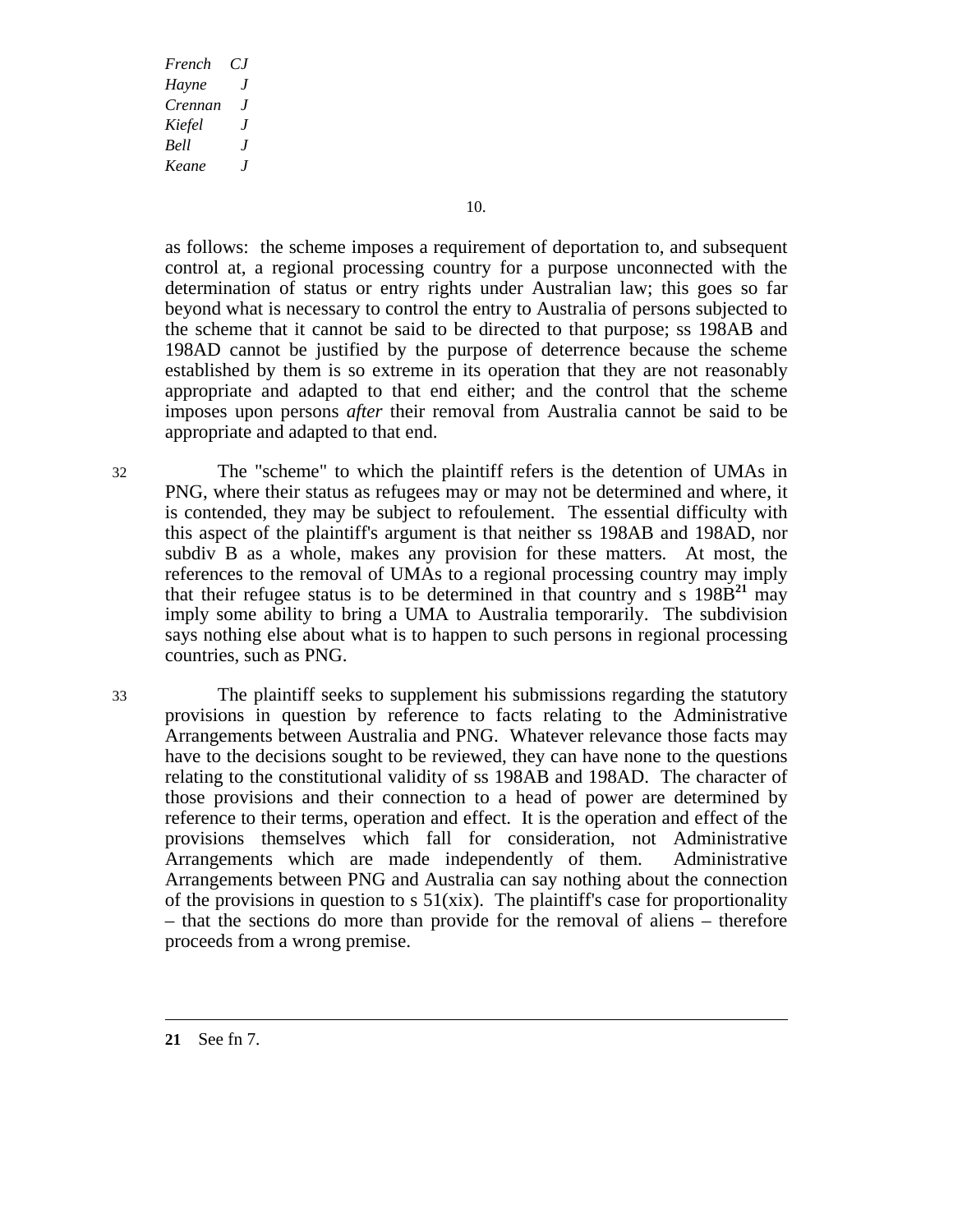34 At other points in his argument, the plaintiff refers to the use of proportionality as determining the limits of  $s \frac{51}{x}$ . In this regard, the plaintiff calls in aid what was said by Gaudron J in  $Lim^{22}$ , where her Honour expressed the view that "a law imposing special obligations or special disabilities on aliens … which are unconnected with their entitlement to remain in Australia and which are not appropriate and adapted to regulating entry or facilitating departure … is not, in my view, a valid law under s 51(xix)". Her Honour was alone in *Lim*  in expressing this view.

35 Her Honour's reference to a law not being "appropriate and adapted" to facilitating departure might bring to mind a law which is not suitable to that end or which is unnecessary. So far as this may involve proportionality, it says nothing about the limits of  $s \frac{51}{x}$ , as the plaintiff contends. The kind of law which her Honour appears to have had in mind was one which made further provision with respect to aliens beyond their removal, and in doing so came within the operation of the incidental power. Sections 198AB and 198AD do neither of those things.

36 There was reference to the use of proportionality to determine the limits of legislative power in *Leask v The Commonwealth*<sup>23</sup>, to which the plaintiff also refers. Brennan CJ there spoke of the use of proportionality in the circumstance where a law is challenged on the basis that it infringes a constitutional limitation, express or implied, which restricts a head of power<sup>24</sup>. It may be taken from his Honour's reference to *Australian Capital Television Pty Ltd v The Commonwealth***<sup>25</sup>** that his Honour had in mind the relevance of proportionality to a legislative restriction operating upon the implied freedom of communication in matters of politics and government. However, his Honour drew a distinction between the use of proportionality in such a context and its use to determine the character of a non-purposive law<sup>26</sup>. Nothing said in *Leask* lends support for the

- **22** (1992) 176 CLR 1 at 57.
- **23** (1996) 187 CLR 579; [1996] HCA 29.
- **24** *Leask v The Commonwealth* (1996) 187 CLR 579 at 593-595.
- **25** (1992) 177 CLR 106; [1992] HCA 45.
- **26** See also *Leask v The Commonwealth* (1996) 187 CLR 579 at 602-603 per Dawson J, 614-615 per Toohey J.

l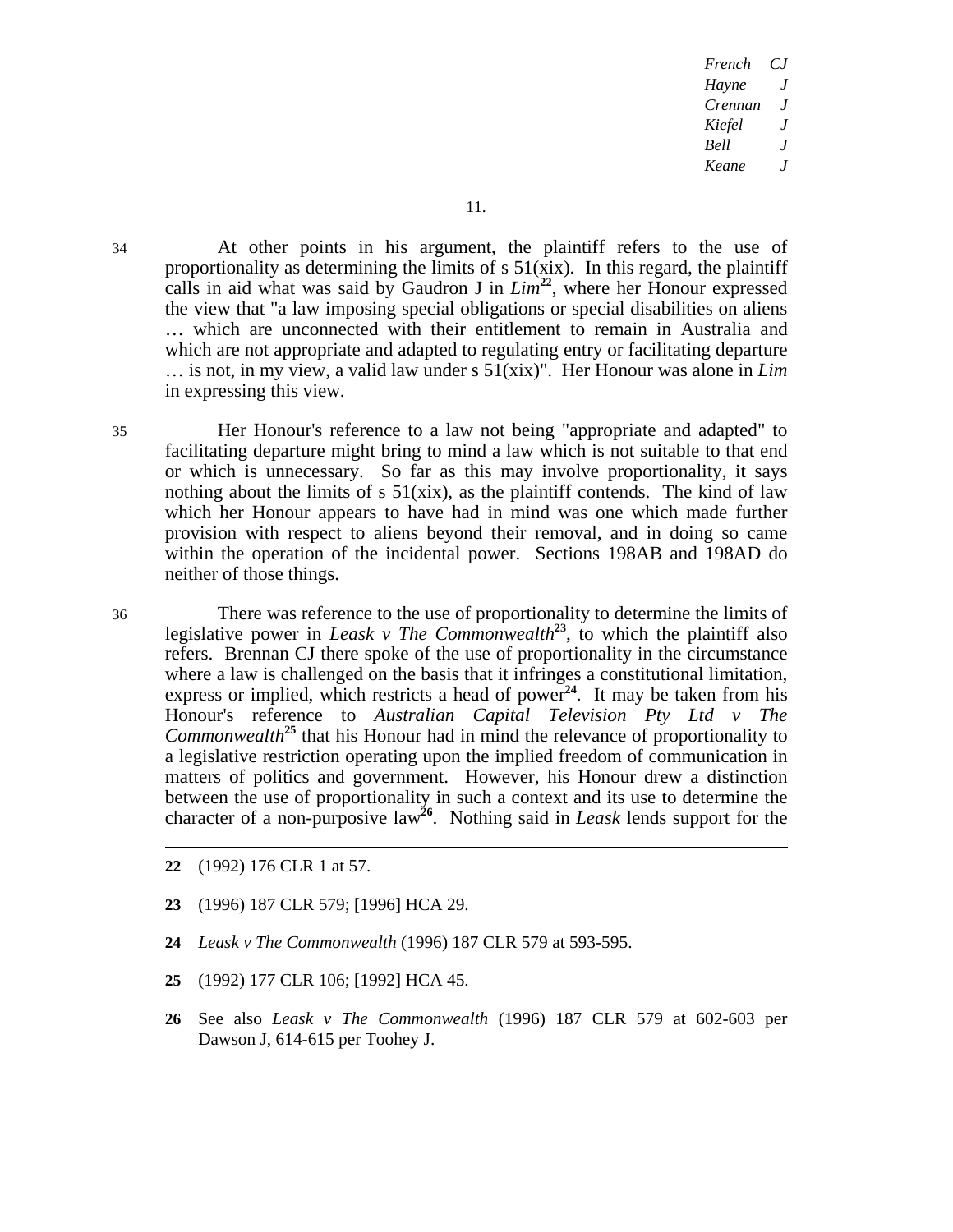12.

use of proportionality for which the plaintiff contends in this aspect of his argument.

- 37 The plaintiff also seeks to argue that there is an inherent constitutional limitation on s 51(xix) which restricts the Commonwealth's capacity with respect to laws that operate on aliens. The limitation to which the plaintiff refers is to be found in Ch III. The plaintiff made a similar submission when seeking leave to further amend his Statement of Claim. The plaintiff sought to argue that the impugned sections do not authorise the Executive to, in effect, imprison persons in third countries against their will for an indefinite period. French CJ refused leave to amend on this point because the plaintiff's submission did not engage with the question of the invalidity of the provisions. In any event, as his Honour observed, the contention is untenable, because neither s 198AB nor s 198AD makes any provision for imprisonment in third countries.
- 38 For the reasons given earlier, ss 198AB and 198AD are laws with respect to a class of aliens and are within  $s \frac{51}{x}$ . The plaintiff's challenges to their validity fail. It is not necessary to consider any other heads of power. Questions (1) and (2) should each be answered "No".

## The designation and direction decisions

## *The decision to designate PNG*

39 The plaintiff submits, relying on *Minister for Aboriginal Affairs v Peko-Wallsend Ltd*<sup>27</sup>, that there were a number of considerations which were relevant to the Minister's decision to designate PNG as a regional processing country which were not taken into account and, as a result, the decision is invalid. The premise for the plaintiff's argument is that there are to be implied in subdiv B considerations which the Minister was obliged, as a matter of law, to take into account. The plaintiff lists a number of them. They include: Australia's international law obligations; the need to consult with the Office of the United Nations High Commissioner for Refugees ("the UNHCR") prior to designation; PNG's international obligations and its domestic law; PNG's capacity to implement its obligations; the framework, if any, for processing refugee claims in PNG; the possibility of indefinite detention; and the conditions in which UMAs would be detained.

**<sup>27</sup>** (1986) 162 CLR 24 at 40; [1986] HCA 40.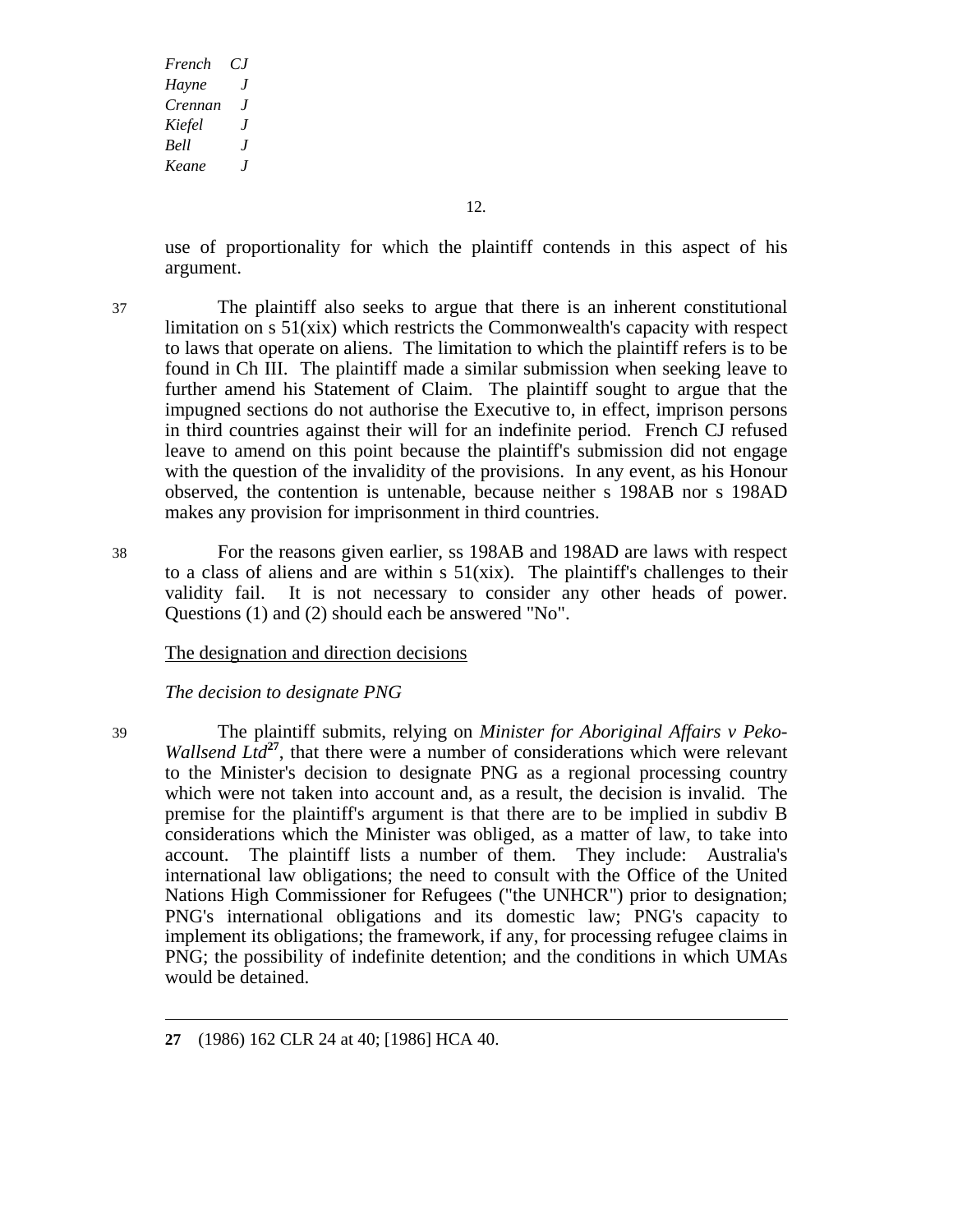40 The fundamental difficulty with the plaintiff's argument is that there is no mandatory condition for the exercise of the power of designation under s 198AB apart from the formation by the Minister of an opinion that it is in the national interest to do so. Section 198AB(2) expressly states that the "only condition" for the exercise of the power under sub-s (1) is that the Minister thinks that it is in the national interest to designate the country to be a regional processing country. What is in the national interest is largely a political question, as s 198AA(c) recognises. The only matter to which the Minister is obliged to have regard, in considering the national interest, is whether or not the country to be designated has given Australia any assurances as set out in s 198AB(3)(a). There is no issue in this case that such assurances were in fact given.

41 In *Peko-Wallsend*, Mason J said**<sup>28</sup>** that, if a statute "expressly states the considerations to be taken into account, it will often be necessary for the court to decide whether those enumerated factors are exhaustive or merely inclusive." With respect to s 198AB(2), it is plain from the singular condition stated for designation that the Minister is not obliged to take any other matter into account.

42 In *Peko-Wallsend*, Mason J also said**<sup>29</sup>** that, when a statute confers a discretion which is unconfined, the factors which may be taken into account are similarly unconfined. Section 198AB(3)(b) provides the Minister with a general discretion to have regard to other matters that, in the opinion of the Minister, relate to the national interest. What par (b) does not say is that the Minister is obliged to take any matter, other than those identified in par (a), into account. Thus, the Minister could, and did, consult with the UNHCR about designating PNG, but he was not obliged to do so. A failure to consider the matters said by the plaintiff to be relevant cannot spell invalidity.

43 There is nothing in the text or scope of subdiv B that supports the implication of the further conditions for which the plaintiff contends. The plaintiff relies on what was said in *Plaintiff M61/2010E v The Commonwealth*  (*Offshore Processing Case*) **<sup>30</sup>** about the *Migration Act* more generally. It was said that, read as a whole, the *Migration Act* contains an "elaborated and interconnected set of statutory provisions directed to the purpose of responding to

- **28** (1986) 162 CLR 24 at 39.
- **29** (1986) 162 CLR 24 at 40.
- **30** (2010) 243 CLR 319 at 339 [27]; [2010] HCA 41.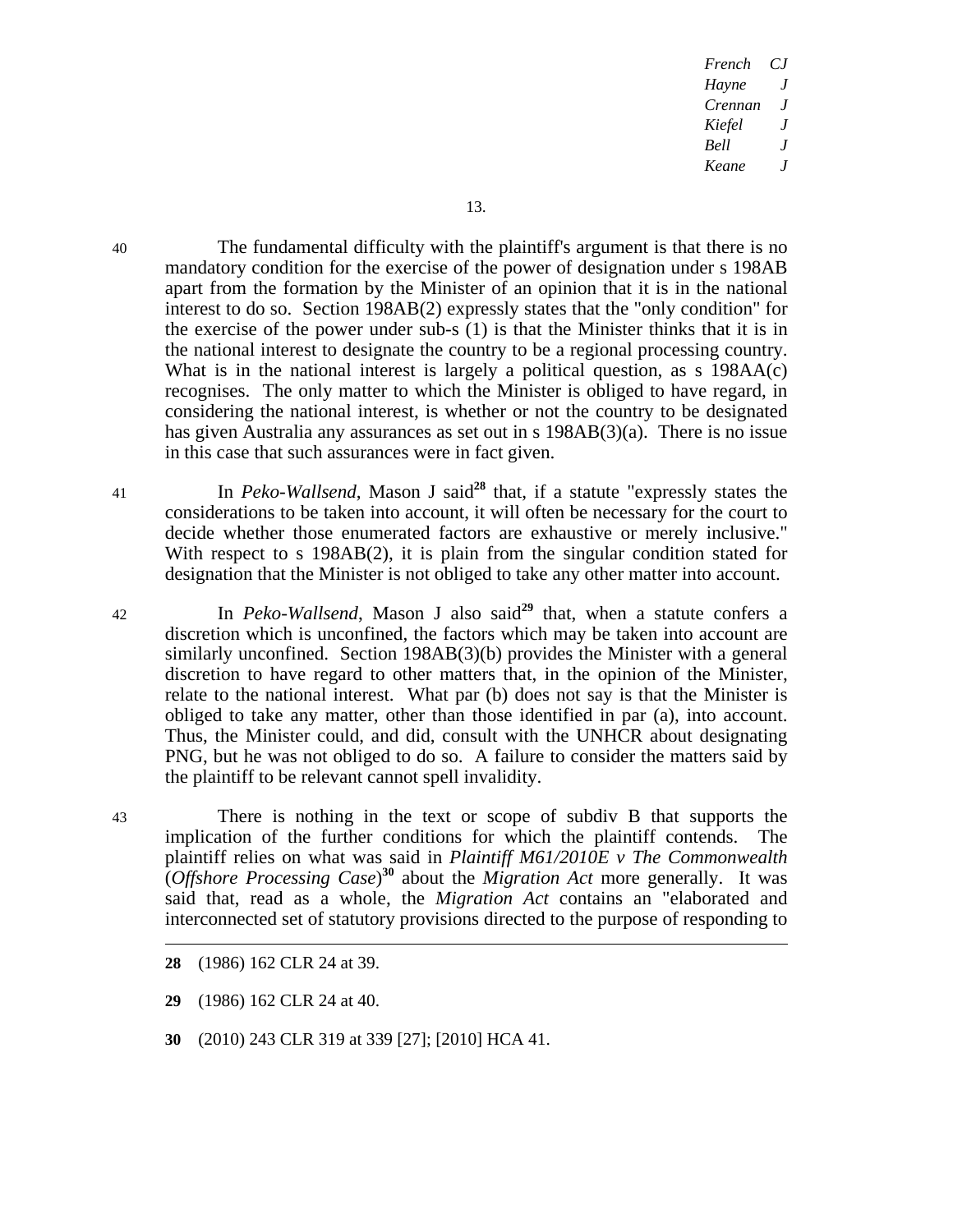14.

the international obligations which Australia has undertaken in the Refugees Convention and the Refugees Protocol." It was also said that "the text and structure of the [*Migration Act*] proceed on the footing that the [*Migration Act*] provides power to respond to Australia's international obligations by granting a protection visa in an appropriate case and by not returning that person, directly or indirectly, to a country where he or she has a well-founded fear of persecution for a Convention reason." These statements were cited in the *Malaysian Declaration Case***<sup>31</sup>**.

44 There may be some doubt whether the provisions of subdiv B, which were inserted after these cases, can be said to respond to Australia's obligations under the Refugees Convention. Indeed, that is part of the plaintiff's complaint. This possibility does not assist the plaintiff's argument. Rather, it would follow that the conditions for which the plaintiff contends cannot be implied on the basis of any assumptions respecting the fulfilment by Australia of its international obligations.

- 45 This ground for invalidity fails, as does that which relies upon the designation decision being legally unreasonable, in the sense explained in *Minister for Immigration and Citizenship v*  $Li^{32}$ *.* The plaintiff's case for unreasonableness relies upon the Minister's failure to give weight to the matters which the plaintiff erroneously contends that the Minister was obliged to take into account. The plaintiff's argument that the Minister gave too much weight to other considerations was not developed.
- 46 The plaintiff also argues that there was no evidence that PNG would fulfil its assurances and would promote the maintenance of a programme which was fair to UMAs. However, there was no statutory requirement that the Minister be satisfied of these matters in order to exercise the relevant power. They do not qualify as jurisdictional facts**<sup>33</sup>**.
	- **31** *Plaintiff M70/2011 v Minister for Immigration and Citizenship* (2011) 244 CLR 144 at 174-175 [44], 189 [90].
	- **32** (2013) 249 CLR 332; [2013] HCA 18.
	- **33** *Minister for Immigration and Multicultural and Indigenous Affairs v SGLB* (2004) 78 ALJR 992 at 998-999 [39]; 207 ALR 12 at 21; [2004] HCA 32; *Minister for Immigration and Citizenship v SZMDS* (2010) 240 CLR 611 at 622 [31]; [2010] HCA 16.

 $\overline{a}$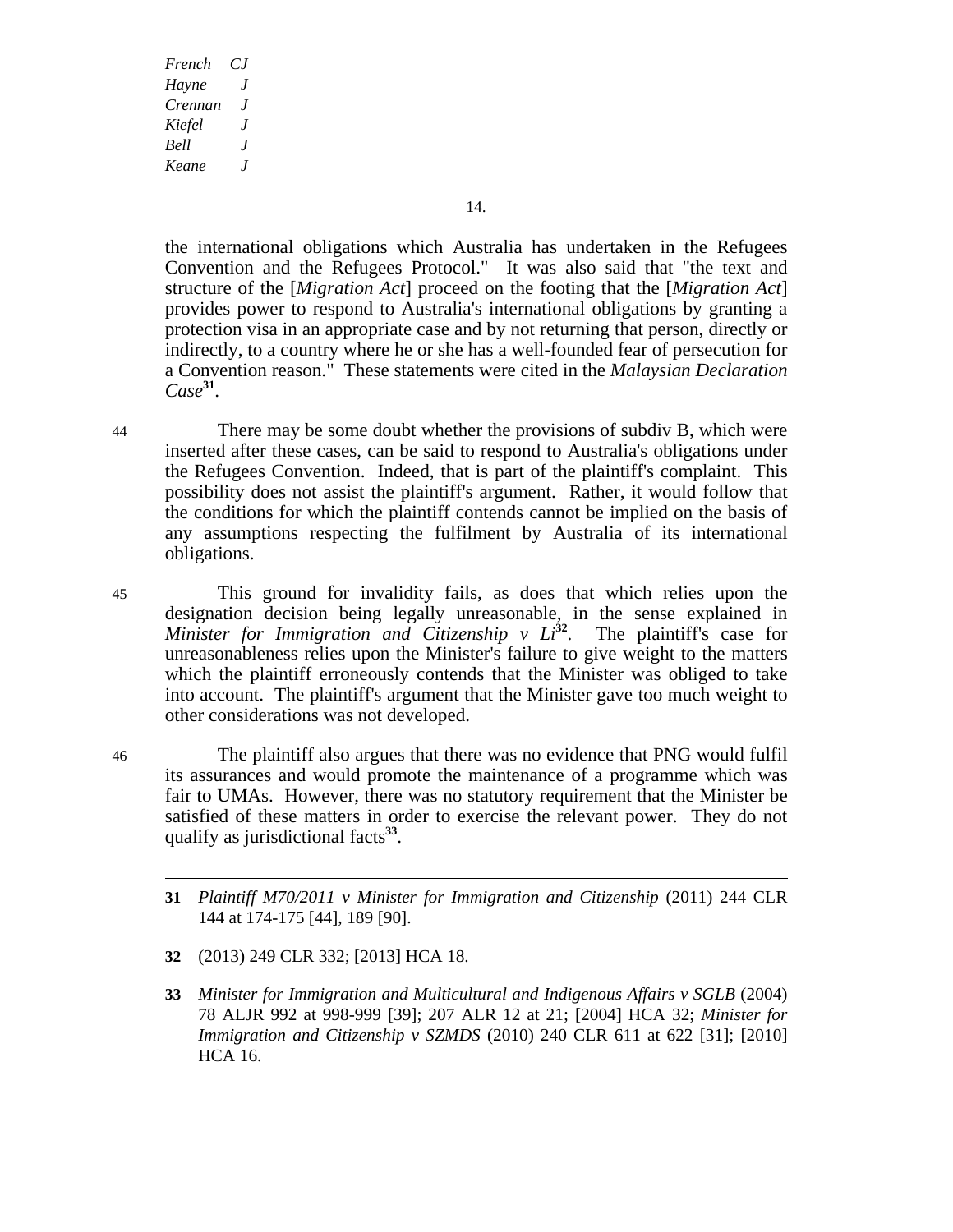15.

#### *The direction to take persons to PNG*

47 Section 198AD(2) obliges an officer to take a UMA to a regional processing country as soon as reasonably practicable. Where there are two or more regional processing countries, the Minister is to direct the officer to take a UMA or a class of UMAs to the regional processing country specified in the direction (sub-s (5)). The officer is obliged by sub-s (6) to comply with that direction.

48 The Minister's direction divided UMAs into four classes. The direction provided, in effect, that members of those classes be taken to either PNG or Nauru, depending upon whether three conditions could be satisfied. The plaintiff's argument rests on the failure of the Minister to specify only one country to which the plaintiff, or a class of UMAs, should be taken. In the plaintiff's submission, s 198AD does not comprehend such uncertainty or vagueness**<sup>34</sup>**.

49 Given that an officer must comply with a direction, there must be sufficient specification in the direction to enable the officer to comply with it. The three conditions which the direction placed on removal involved simple enquiries, not an evaluative process as the plaintiff contends. In the case of the plaintiff, as a single adult male, the effect of the direction was that he be taken to PNG, provided that there were facilities and services available for him there and that there was more accommodation for his class of UMAs there than in Nauru.

## Answers

- 50 The questions reserved should be answered:
	- (1) Is s 198AB of the *Migration Act* 1958 (Cth) invalid on the ground that it is not supported by any head of power in s 51 of the Constitution?

Answer: No.

**34** *King Gee Clothing Co Pty Ltd v The Commonwealth* (1945) 71 CLR 184 at 196; [1945] HCA 23.